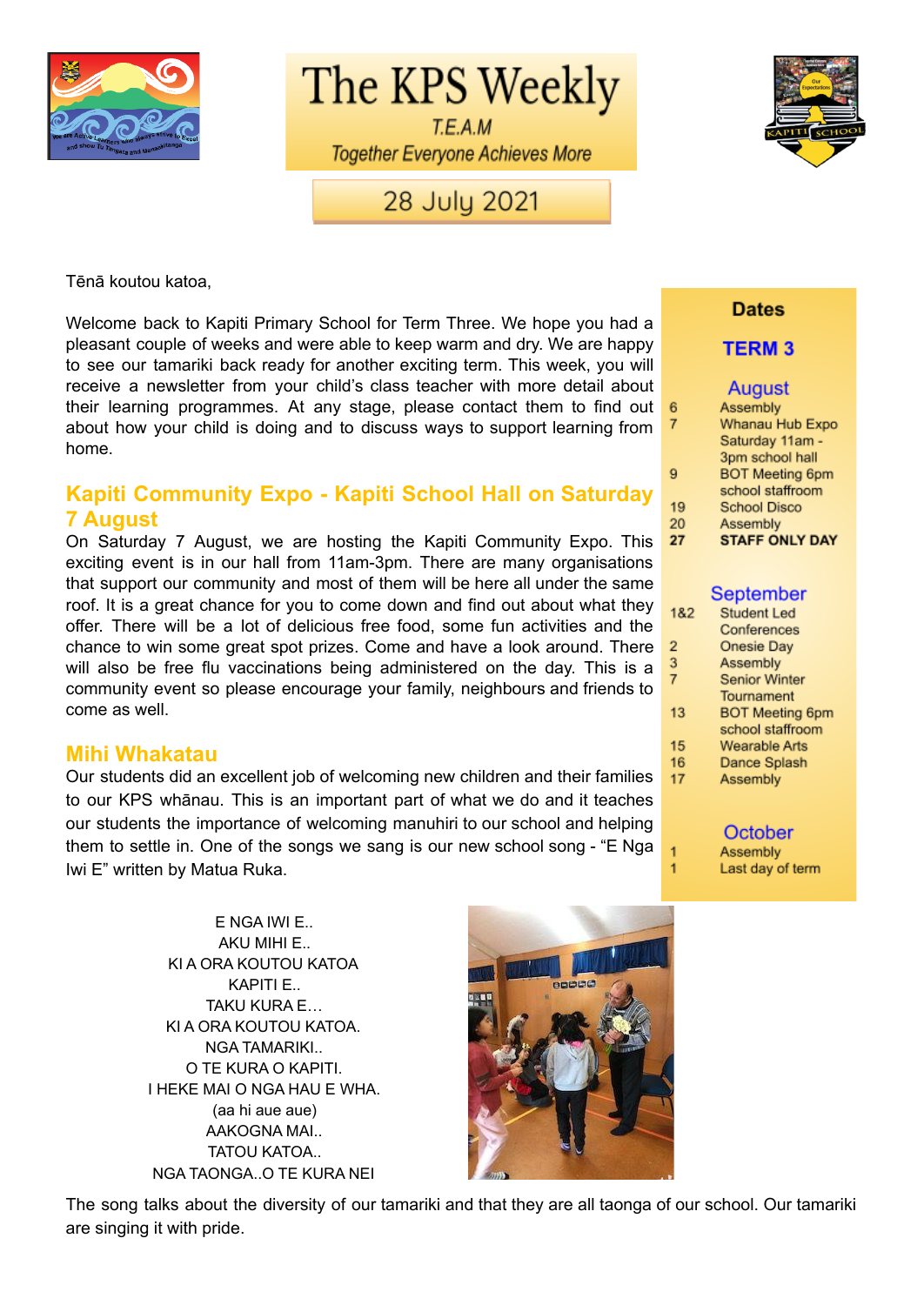## **Term Three Learning**

### **Inquiry Learning**

As we develop our curriculum we will turn our focus to Whakawhanaungatanga (Relationships) and Identity. We will continue to develop our hands-on learning and as part of this our senior students are looking forward to participating in ArtSplash.

| <b>Inquiry</b> | - Innovation related to past, present and future, electronics             |
|----------------|---------------------------------------------------------------------------|
|                | Te Reo Māori - Time, Waita, Karakia                                       |
| Maths          | - Multiplicative thinking, Measurement, Probability                       |
| <b>PE</b>      | - How the human body functions, large ball skills, Turbo Touch, Circuits. |
| Writing        | - Report writing, procedural texts, biographies.                          |

### **Absences**

We understand that students need to take the occasional day off from school due to a range of legitimate reasons. If a child is ill, we encourage you to keep them at home to prevent the spread of germs and so they can recover quickly. Regular attendance at school is so important to support our tamariki to become successful adults. Along with learning traditional subjects like Reading and Writing, it prepares them to develop a range of diverse positive relationships, build resilience and become expert communicators. As mentioned in a newsletter last term, we want to lift our attendance. Each class will be working towards a goal for termly attendance and classes will earn a reward at the end of the term. We know that sometimes getting students to school can be a challenge. If you would like support with this, please come and see me or your child's classroom teacher.

### **Disco**

We will be having a school disco on Thursday 19 August. The junior disco will be from 5pm-6pm and the senior disco from 6:30pm-8pm. The theme is Black and White and it is a gold coin donation for entry. Our student council is organising this event and it will be great for us all to support them. We look forward to seeing you on the night and more information will come out soon.

### **Communication**

We believe that having strong relationships with whānau is essential to support our tamariki. We are always open to talking with you about any issue big or small and working together to get a satisfactory outcome. If you have a pātai, the first point of contact is your child's teacher. You can contact them via email or pop in to set up an appointment. If you need to seek further assistance, please email Carol in the office ([admin@kapiti.school.nz\)](mailto:admin@kapiti.school.nz) or you are welcome to email me [\(principal@kapiti.school.nz](mailto:principal@kapiti.school.nz)). Together we can achieve great things for our children.

### **Dates for your Diary - Staff Only Day**

This term, we will be having a staff only day on **Friday 27 August**. This day will allow staff valuable time to continue our journey building the new curriculum.

Early finish at 2pm on 1 September for Student Led Conferences. You will be able to make a time with Carol closer to the date.

### **School Assemblies**

We have an assembly at 9.10am every second Friday and below you can see the timetable for the classes responsible for organising them this term. Whānau are always very welcome to attend.

**Ngā mihi nui Brent McDowell, Principal**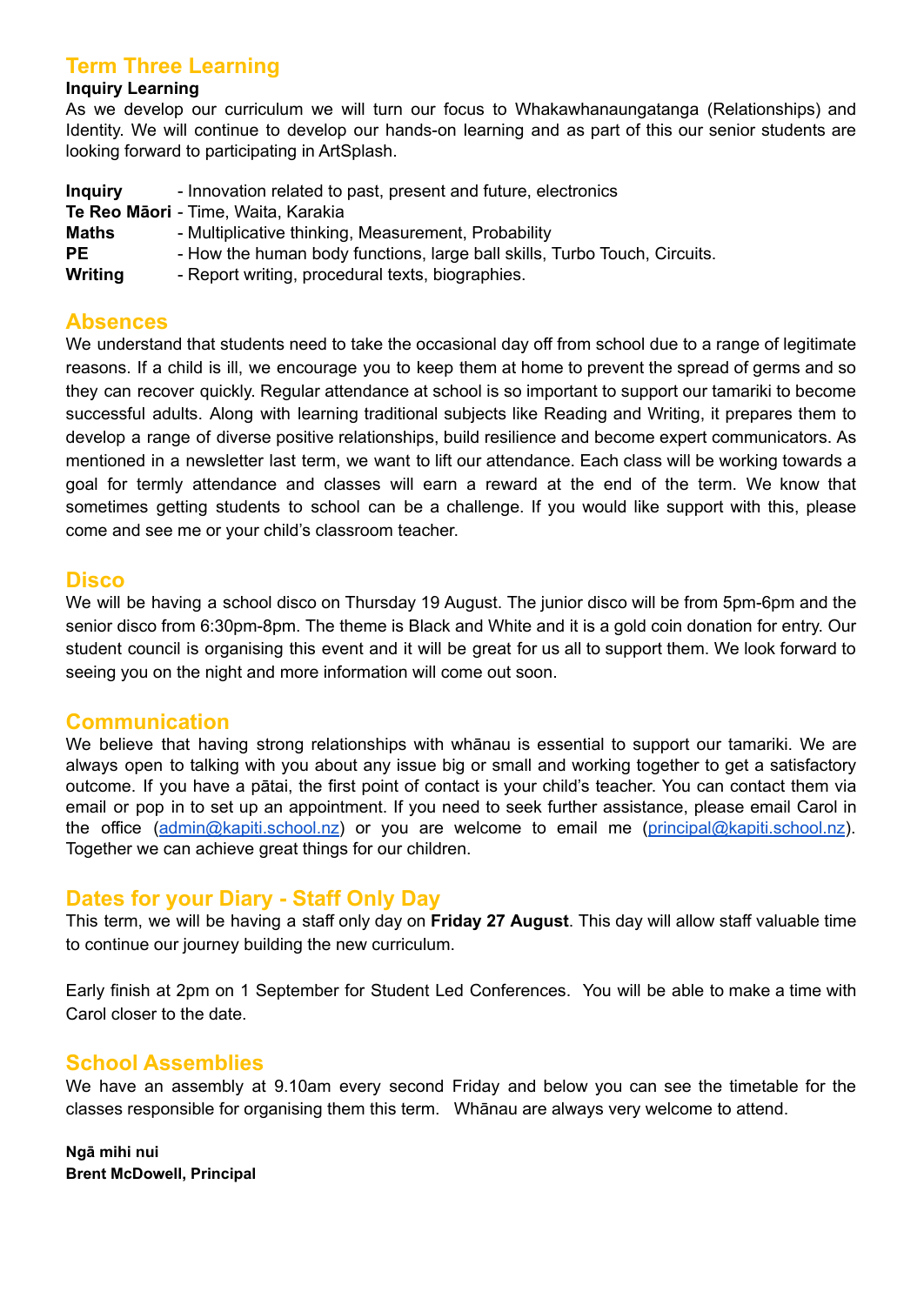# **Term Three Assembly**

| Week | <b>Assembly</b> |
|------|-----------------|
| 2    | <b>Kereru</b>   |
| 4    | Ika nui         |
| 6    | Te Ra           |
| 8    | <b>Te Paua</b>  |
| 10   | <b>Aihe</b>     |

**Have a look at our website: [www.kapiti.school.nz](http://www.kapiti.school.nz)**

**You can request Board of Trustee minutes and information from Carol in our office: [admin@kapiti.school.nz](mailto:admin@kapiti.school.mz)**



## **Kapiti Primary School takes no responsibility for any notices which appear under the following sections**

# **COMMUNITY NEWS**

# **HELD AT KAPITI PRIMARY SCHOOL:**



sKids Kapiti specialises in delivering quality before school, after school and holiday programmes. We strive to create a fun and safe environment that our kids just love! Places **KidS**  $\bullet$  for term 2 and we are now taking bookings for term 3. For more information please call Jools

Da Silva on 021 0254 3249 or email jools@skids.co.nz

# **Seido Karate Kapiti**

Kids Class 7- 12 years Thursday 4.45 - 5.30 Beginners Class 12 years - adult Thursday 6pm - 7pm Kapiti Primary School Hall All welcome, any level of fitness or ability. A great family activity. Karate is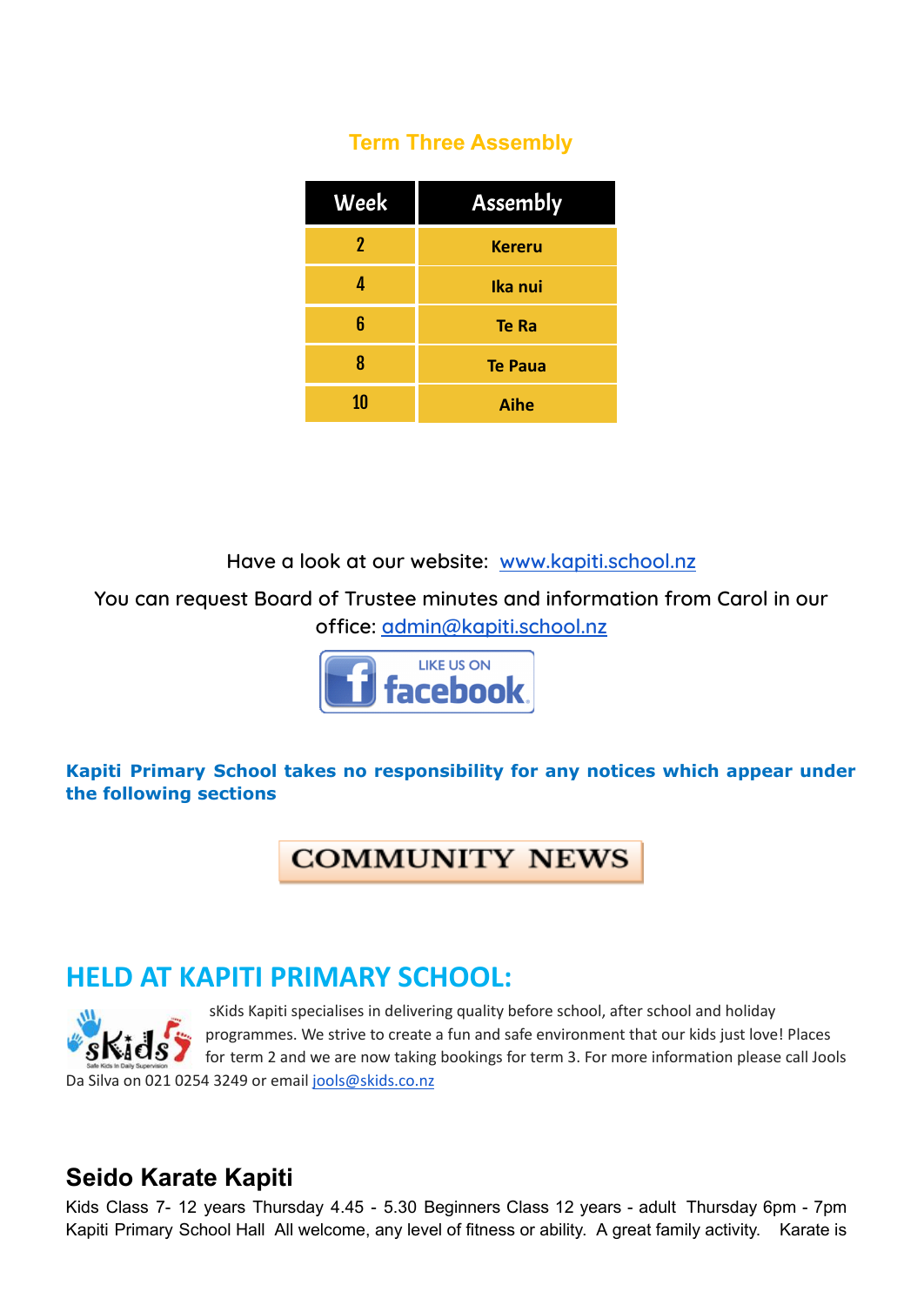a great way to challenge yourself both physically and mentally Call/text Karen: 021 1141958 [www.facebook.com/SeidoKarateKapiti](http://www.facebook.com/SeidoKarateKapiti) First three classes free.

**OTHER COMMUNITY NOTICES:**



### **Karate Training - Free Open Night**

You are invited to attend a FREE TRIAL CLASS at our upcoming Open Night. Karate training builds confidence and strengthens the mind and body. This class will give you an introduction into the Self Defence and the foundation of Karate training. Thursday 8th August 6.00 to 7.00pm, Our Lady of Kapiti School, 3 Presentation Way, Paraparaumu. Free Family passes - Your whole family can Train together. Call or text Deanne on 021 814 998 to reserve your spot. GKR Karate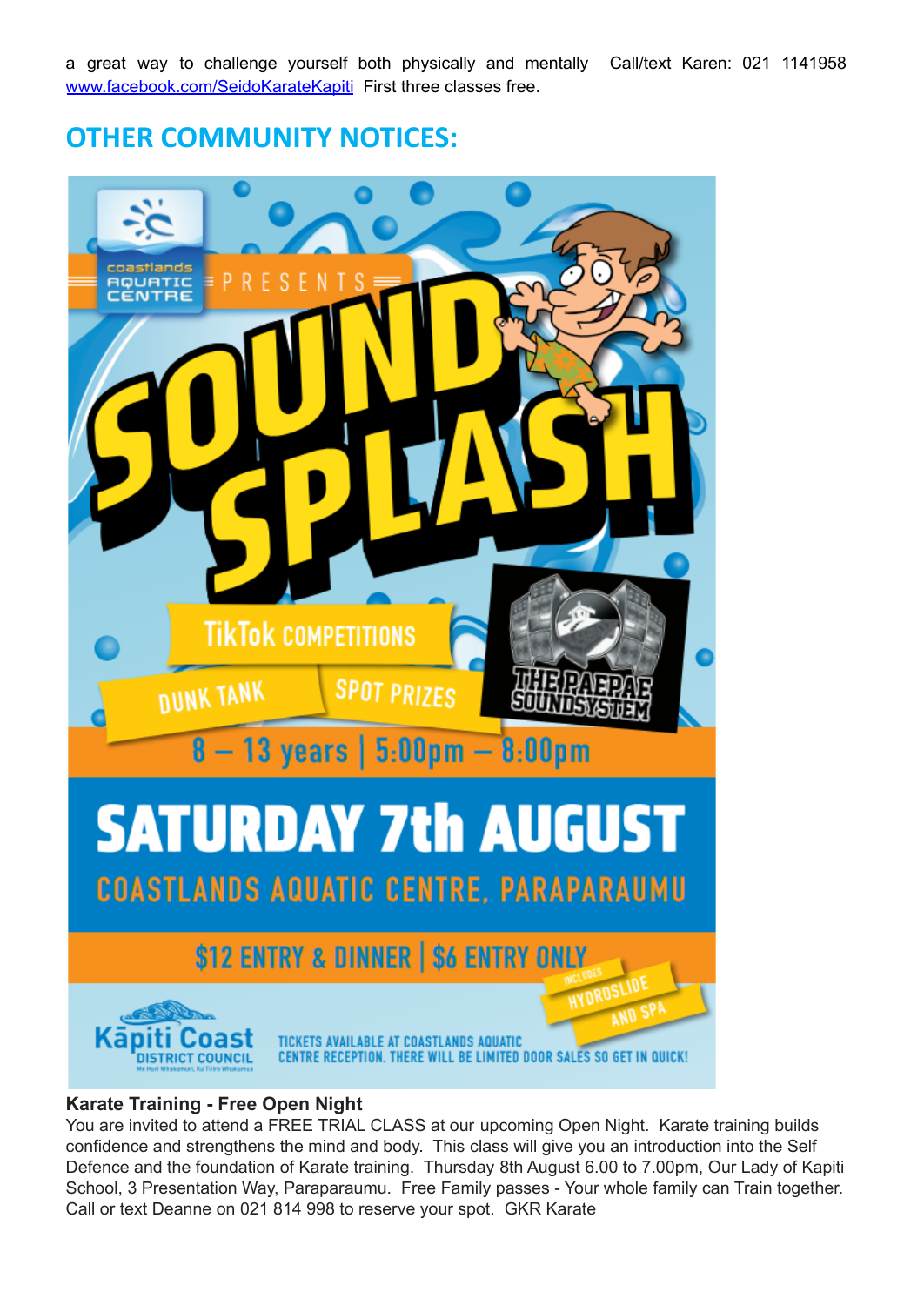



# Term<sub>3</sub>

## **Saturdays 7 August to 11 September**

#### Dr Dish Shooting School: 9.30am and 10.30am

Paraparaumu College Gym \$10 per player per session. Sessions must be pre booked by contacting Matt on 0224732104 Maximum of 4 players per group. Other times by arrangement.

### 5-9 years: 11.30am-12.30pm

Paraparaumu College Community Gym. \$25 for term 2 (6 weeks) or \$5 per session. Fun introduction and games based approach to learning skills of basketball. Games and activities designed to develop each child's speed, agility, balance and co-ordination. Sessions are delivered by a qualified and experienced Kiwi Hoops coach.

### 10-13 years: 12.30pm-2.00pm

Paraparaumu College Community Gym. \$35 for term 2 (6 weeks) or \$10 per session. Suitable for all levels. Girls and Boys. Games based sessions focussing on how to play the game and being a great teammate.

## **Thursdays from 29 July**

### U13 - Players 13 & under born 2008,2009,2010 : 6pm -7.30pm

Paraparaumu College Community Gym

Players interested in playing at BBNZ U13 Central Region Tournament (Napier, 13-16 October) please come to our Thursday sessions commencing 29 July. Teams to compete at the tournament will be made up from players attending the first three sessions.







To register or for more information please email contactus.kba@gmail.com